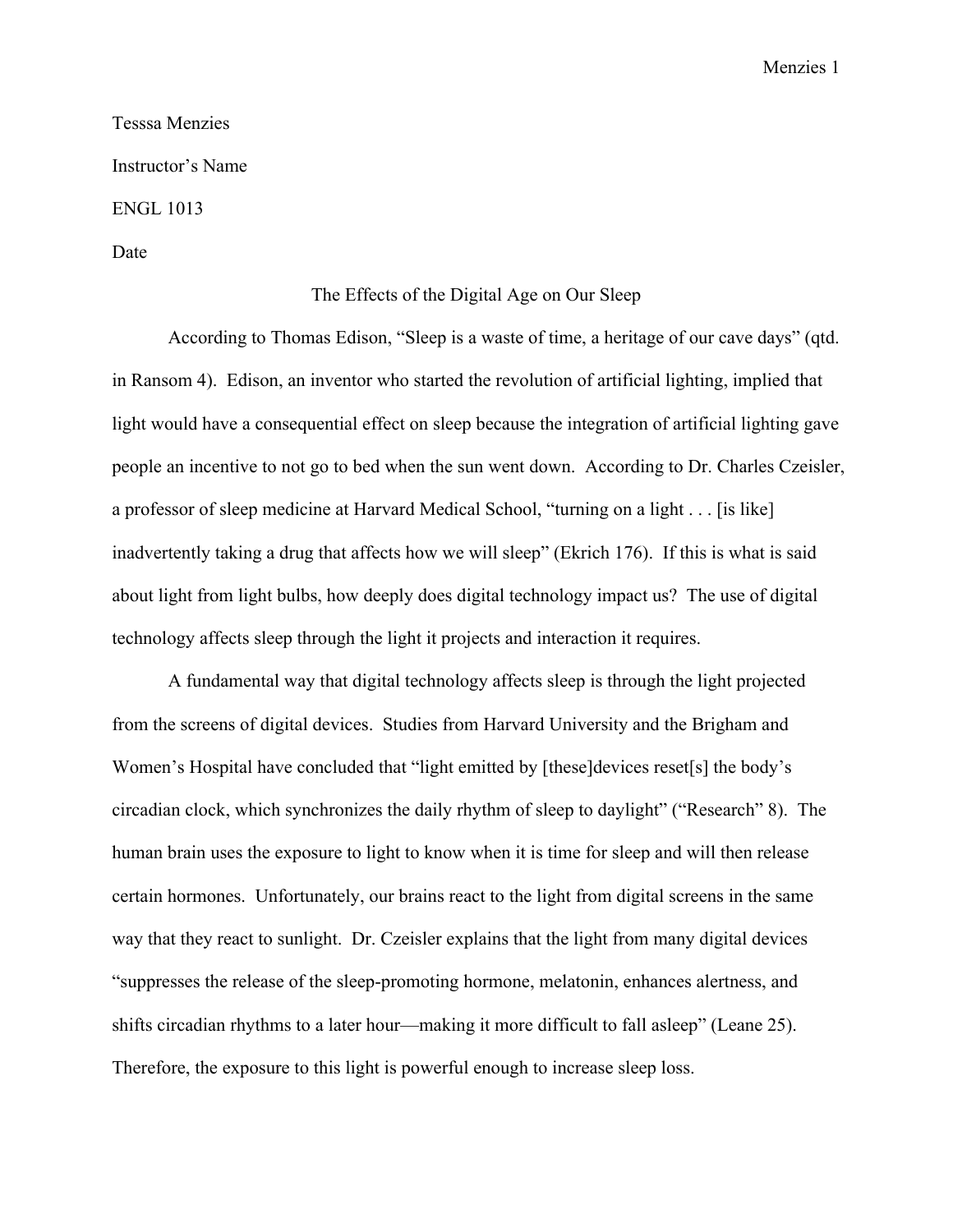However, there are different types of light, which include short wavelength and long wavelength, that can be produced from digital screens. Short wavelength, also known as blue light, is what the sun and many technologies' screens emit. Long wavelength, which is orange or red light, comes from fire and "has little to no effect on melatonin production," but short wavelength light decreases "the production of melatonin and [leads one to] stay alert and awake" (Sisson). A study conducted by Flinders University tested "the pre-sleep alertness . . ., sleep . . ., and morning functioning of 16 healthy adolescents." The test subjects interacted with "a bright tablet screen (80 lux), dim screen (1 lux) and a filtered short-wavelength screen (f.lux; 50 lux) for 1 [hour] before" going to sleep (Heath 496). Their testing showed that the subjects' "cognitive accuracy" was the highest in those whose devices were less bright, meaning those who were less exposed to the short wavelength screen light (Heath 500). Exposure to short wavelength blue light causes a delay in and even loss of sleep. Thus, the light produced from digital technologies plays a key role in affecting one's sleep.

The interactive aspect is another fundamental way that digital technology affects sleep. One researcher of sleep medicine describes these digital devices as "engaging and enticing" which "lock[s] us in . . . on some type of interactive activity" until "the next thing you know, it's 2 o'clock in the morning" ("TV"). The advancement of technology has allowed society to go beyond merely observing a screen. It has allowed for hands-on involvement in what happens on the screen. The University of Birmingham studied "associations between sleep duration [through] four technology types (computer use, mobile telephones, TV viewing[,] and video gaming)" (1254). Their research revealed "that video gaming and computer use at bedtime during the week were the strongest predictors of reduced weekday sleep duration." Furthermore, it was found that "addicted video gamers experienced more sleep deprivation" and even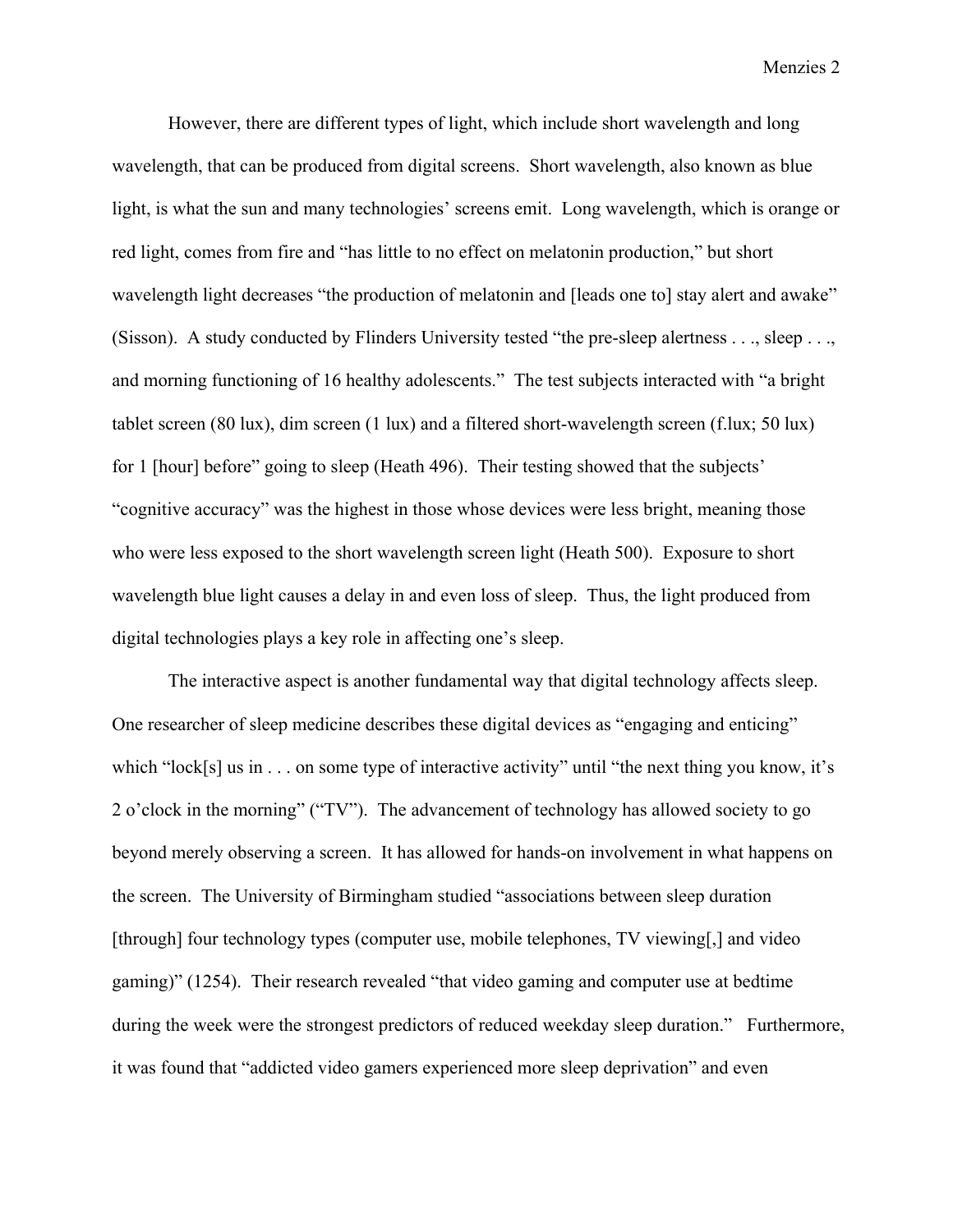"impaired sleep quality" (1256-1258). This, along with other research, leads to the understanding that these technologies not only make it more difficult for people to fall asleep, but also prevents them from entering into a deeper sleep. This deep sleep and REM sleep are crucial to the body's recovering from the long day as well as simply allowing people to "feel refreshed and energized after a good night's sleep" (Schmutte 3061). The ability to interact with technology has hence led to the procrastination of going to bed, the inadequate effectiveness of sleep, and the lack of vitality.

Digital technology's interactive quality can further affect sleep by deteriorating one's daily routine. Dr. Czeisler refers to the irregular sleep schedule caused by digital devices as "social jetlag." He illustrates that staying up "on the weekends . . . till 2:00, 3 o'clock in the morning and then . . . trying to go to bed at 10 o'clock at night on [the] weeknights . . [is] like traveling back and forth from London back to the East Coast every time you want to try to go to bed on a weeknight . . ." ("TV"). Human bodies like consistency. As a past quote from Dr. Czeisler revealed, it is too easy for the interactiveness of technology to "lock us in" and keep us up hours past our initial bedtime. This generates an erratic, dysfunctional routine, which is hardly a routine at all. One specialist in sleep medicine claims that interacting with these gadgets "in the bedroom makes your mind associate the room with productivity, not relaxation" (Daily 42) and that "your brain [needs] to know that when you're in bed, that's a place for sleep and sleep only" (qtd. in Dailey 42). Associating where one sleeps with where one is conjointly productive is conflicting, and this can additionally damage the human body's day-to-day routine.

Sleep deprivation does not appear to be a significant issue at first. The solution is selfevident and easily attained, but the health problems that lack of sleep can cause are not as seemingly insignificant nor easily solved. Although there are still holes in the understanding of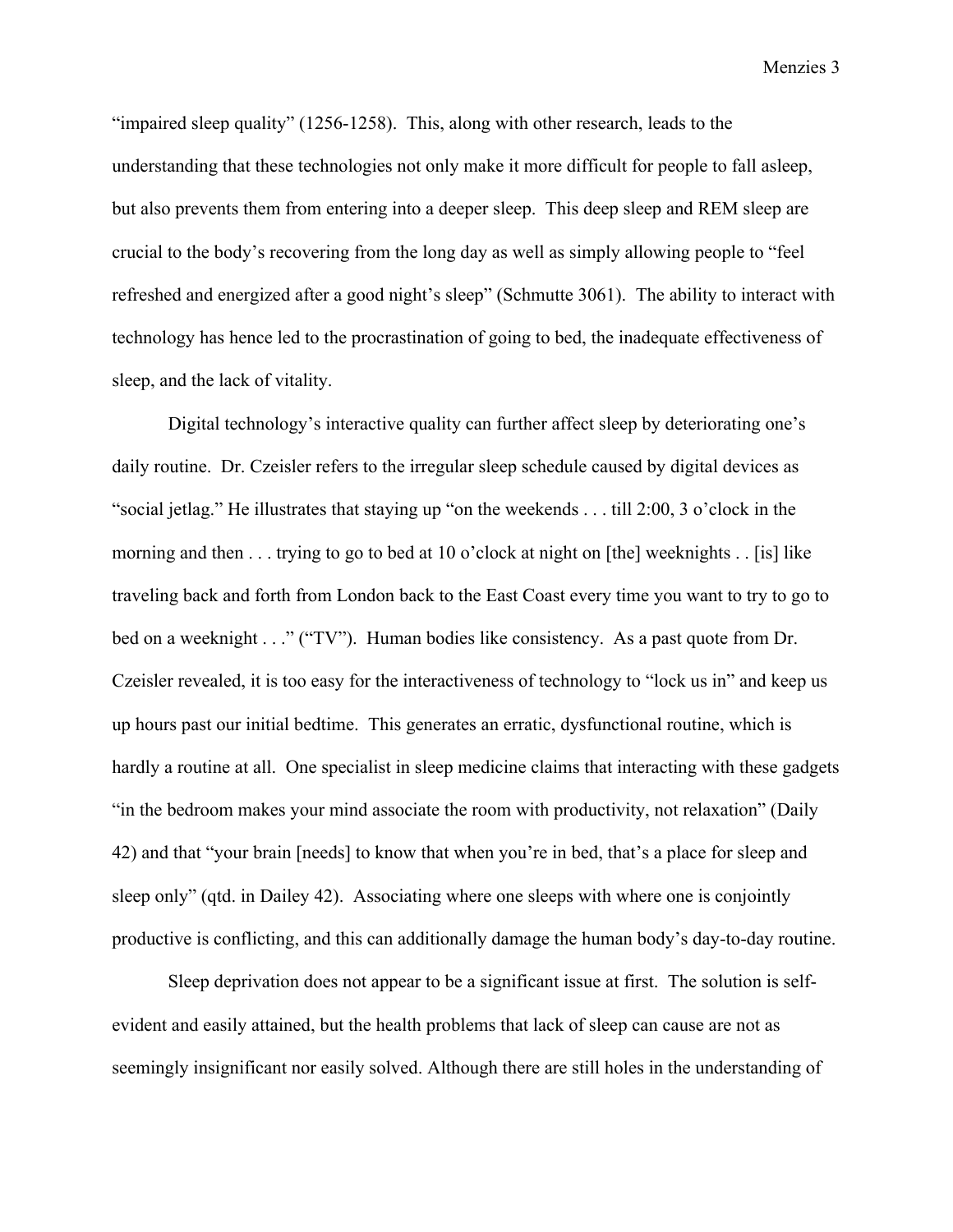the objective of sleep for the human body beyond the obvious, there are clear correlations between lack of sleep and health problems. Whenever one claims he or she "didn't sleep well," symptoms such as lacking energy as well as stunted "short-term memory and sustained attention" are commonly exhibited (Schmutte 3061). Claire McCarthy, a professor of pediatrics at Harvard Medical School, finds that sleep deprivation in children "increases the risk of obesity, mental health problems, school problems[,] and risk-taking behavior in teens." McCarthy also explained that "lack of sleep . . . can put children at risk for high blood pressure and heart disease as adults." As a result of these consequences, the use of technology should not be considered a harmless endeavor.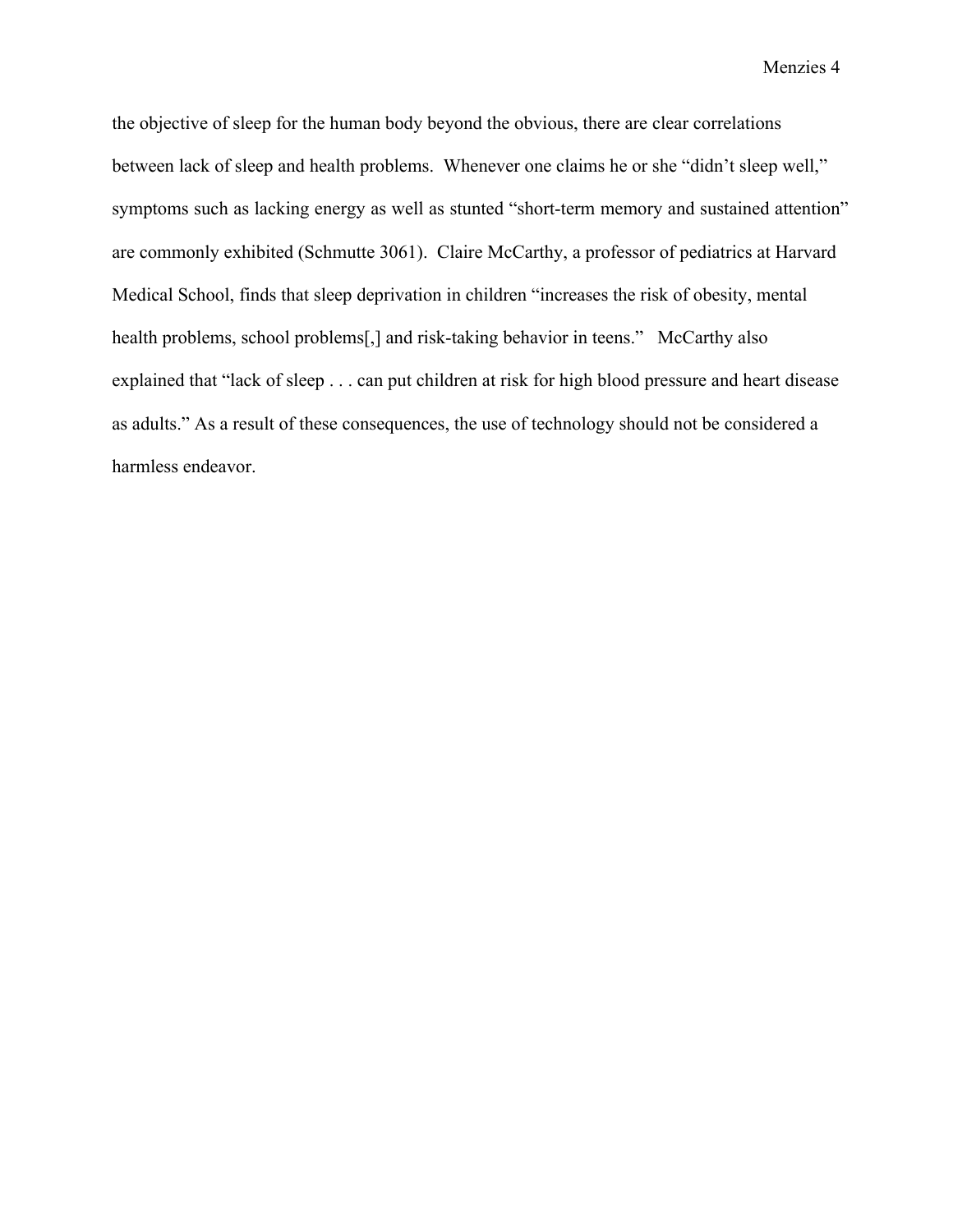## Works Cited

- Dailey, Kate. "Get Yours in Bed." *Men's Fitness*, vol. 24, no. 7, Sept. 2008, p. 42. *Health Source-Consumer Edition*, libcatalog.atu.edu:443/login?url=http://search.ebscohost.com/ login.aspx?direct=true&db=hxh&AN=35432983&site=ehost-live&scope=site.
- Ekirch, A. Roger. "The Modernization of Western Sleep: Or, Does Insomnia Have a History?" *Past & Present*, vol. 226, no. 1, Feb. 2015, pp. 149-192. *EBSCOhost*, doi:10,1093/ pastj/gtu040.
- Heath, Melanie, et al. "Does One Hour of Bright or Short-Wavelength Filtered Tablet Screenlight Have a Meaningful Effect on Adolescents' Pre-Bedtime Alertness, Sleep, and Daytime Functioning?" *Chronobiology International: The Journal of Biological & Medical Rhythm Research*, vol. 31, no. 4, May 2014, pp. 496-503. *Academic Search Complete*, doi:10.3109/07420528.2013.872121.
- Leane, Rob. "Are Our Devices Bad for Our Health?" *MicroMart*, no. 1391, Dec. 2015, pp. 24- 26, 28. *ProQuest*, libcatalog.atu.edu:443/login?url=https://search.proquest.com/ docview/1752111461?accountid=8364.
- McCarthy, Claire. "Study: Kids with Bedroom Cellphone Sleep Less." *Harvard Health Publications*, Jan. 2015. *Health & Medical Collection*, doi:1649136664.
- Ransom, Cliff. "In Defense of Sleep." *Popular Science*, vol. 284, no. 3, Mar. 2014, p. 4. *Health Source-Consumer Edition*, doi:libcatalog.atu.edu:443/login?url=search.ebscohost.com/ login.aspx?direct=true&db=hsh&AN=95089903&site=ehost-live&scope=site.
- "Research We're Watching. IPad Can Disrupt Sleep, Study Suggests." *Harvard Women's Health Watch*, vol. 22, no. 7, Mar. 2015, p. 8. *Health Source-Consumer Edition*, search.ebscohost.com/login.aspx?direct=true&db=hxh&AN=101101467&site=ehost-